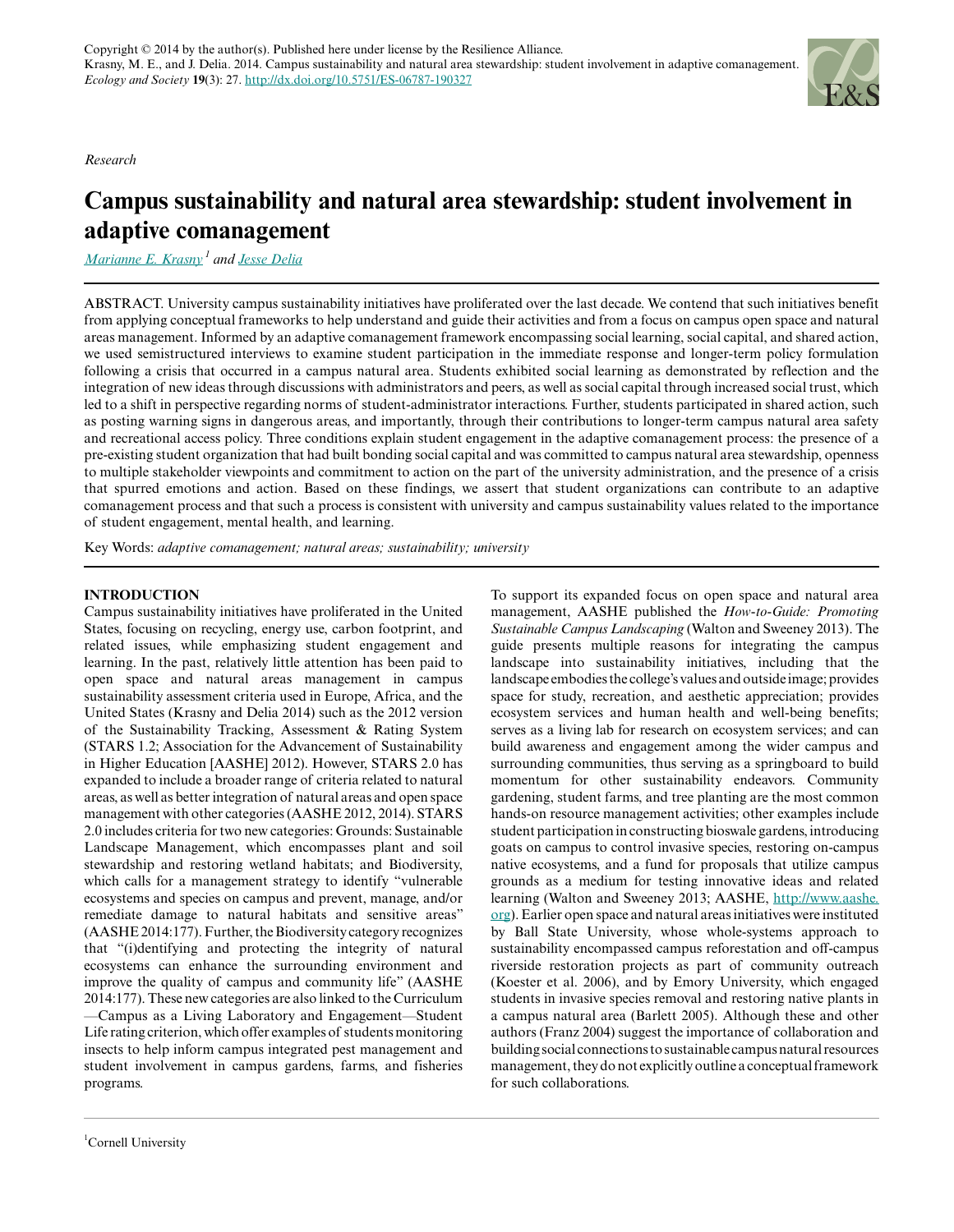One possible conceptual framework to examine campus natural area and open space management is adaptive comanagement (ACM, also referred to as collaborative adaptive management). ACM is defined as a management approach that encompasses "learning-by-doing, integrating multiple knowledge systems, emphasizing flexibility of management structures, and advancing collaboration through power sharing at multiple scales" (Plummer and FitzGibbon 2007:39). Because ACM's focus on experiential learning and collaboration is consistent with AASHE's emphasis on student and broader campus engagement in planning and implementing sustainability initiatives, we felt ACM would be useful in framing research and practice related to natural area and open space management.

In this paper, we expand on work on university sustainability initiatives by applying ACM as a conceptual framework to understand the process and potential of student engagement in campus open space and natural areas management. More specifically, we asked: How are components of an ACM process expressed by members of a natural area stewardship student organization who became engaged in formulating university policy in response to a crisis in campus natural areas? We focused on three components of the ACM process, i.e., social learning, social capital, and shared action, to understand student engagement in natural areas management (cf. Armitage et al. 2007, Plummer and FitzGibbon 2007). Our case, which involved natural areas and associated safety issues on the Cornell University campus, has unique features; however, it nonetheless provides insights into how using an ACM conceptual framework may inform broader campus sustainability initiatives.

## **Adaptive comanagement and campus sustainability**

Campus stewardship and wider sustainability initiatives are by nature collaborative, often involving students, faculty, grounds departments, and central administrators. Additionally, such initiatives have potential for addressing the educational mission of universities through learning-by-doing and reflection. Krasny et al. (2009) described how university students became engaged in stewardship of local watersheds and small-scale, urban green patches as part of hands-on experiential and service-learning courses. Although we are not aware of any studies using ACM as a conceptual lens for understanding on-campus sustainability efforts, a report about Harvard's Greenhouse Gas Taskforce describes an approach that involved learning and assessment of performance, and adapting governance structures and activities to address new needs (Clark and Vautin 2008).

ACM is used in situations that involve uncertainty and change, as well as interconnectedness among issues, across landscapes, and between people and place (Scarlett 2013). It integrates collaboration and adaptive management to address complex resource management issues (Armitage et al. 2007). Within the context of ACM, collaboration suggests that "rights and responsibilities should be shared among those with a claim to the environment or a natural resource" (Plummer 2009) and falls within a tradition of participatory approaches to resource management (Hickey and Mohan 2004). Adaptive management, first proposed by Holling (1978), is often precipitated by a disturbance or crisis, and stresses an iterative process of undertaking management actions as experiments, assessing their results, and adjusting the management approach as a result of

this feedback (Plummer 2009). ACM can assume multiple forms, including a local deliberative process focused on policy decisions facilitated by a university researcher (Plummer and FitzGibbon 2007), an emergent or grassroots process of hands-on stewardship (Ruitenbeek and Cartier 2001, Krasny and Tidball 2012), or a regional network of government and civil society organizations engaged in collective resource policy making and management (Olsson et al. 2007).

Reflecting collaboration and adaptation, respectively, social capital and social learning are integral to the ACM process and outcomes. Through the involvement of multiple actors and their interactions, ACM can build social capital, e.g., social connections and trust (Plummer and FitzGibbon 2007), which provides a foundation for further collaborative management (Ahn and Ostrom 2008). Social learning occurs through incorporating outcomes monitoring that provides feedback on the results of management interventions, and through a deliberative process in which multiple voices are brought to bear on a management issue (Cundill and Rodela 2012). Social capital and social learning in turn build adaptive capacity, which is critical given the constantly changing social and environmental context in which management interventions take place (Plummer and FitzGibbon 2007, Armitage et al. 2008, Diduck 2010, Löf 2010).

# **METHODS**

This study was designed to gain an understanding of how university students experience engagement in campus natural area stewardship and related policy discussions using a predetermined, i.e., ACM, framework to guide our interview protocols and data analysis. Similar to other work that sought an in-depth understanding of the ACM process (Plummer and FitzGibbon 2007), we used qualitative methods rather than hypothesis testing and attempted to draw inferences based on our results and the wider literature. Because we focused on one case, i.e., the Cornell Friends of the Gorge (FOG) student organization, our ability to draw broad conclusions is limited. The first author (M.K.) is a long-term recreational user of the campus natural areas, founded and is the faculty advisor for the FOG student organization, and has been a member of university committees that make and implement recommendations to the university president about gorge safety and recreation. Thus, the study both reflects her inner perspective (Patton 2002) and introduces an "experimenter effect" that is an external threat to validity (Mertens 2005). At the time of this study, the second author (J.D.) was a graduate student at Cornell University and was not substantively engaged in campus gorge issues.

#### **Cornell campus natural areas**

The Cornell campus is bordered by Cascadilla Creek to the south and Fall Creek to the north, both of which form deep gorges. As unique natural features of the campus, the gorges have played an important role in campus culture and traditions throughout Cornell's history.

The focus of this study was Fall Creek and its associated gorge and trails, which comprise a 25.6-acre designated Cornell Natural Area, situated between the main campus and popular student housing. Thousands of students walk back and forth to classes daily by crossing one of the dramatic bridges suspended hundreds of feet above the creek and its waterfalls, and the trails along the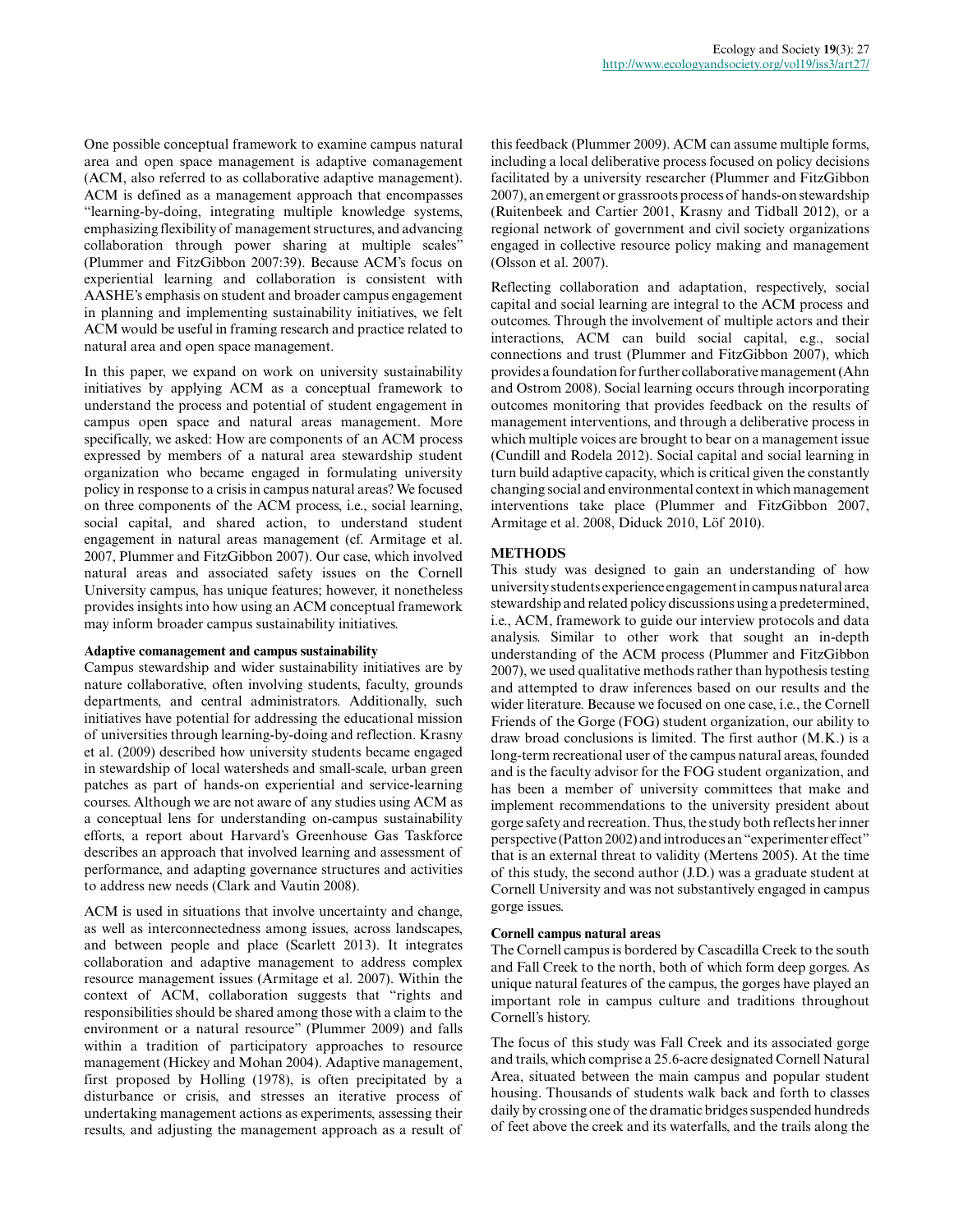gorge are popular with recreational hikers and joggers. Prior to 2010, students swam in the gorges and enjoyed sunbathing on the rocks by the water. Today, although swimming is strictly prohibited, the gorge provides scenic views, trails, plant and wildlife habitat, hydroelectric power, and a drinking water source for Cornell University, as well as research and teaching opportunities. The section of Fall Creek just north of campus is also a New York State designated Recreational River, which mandates preservation and restoration of its natural, scenic, and recreational qualities (Cornell Plantations 2014).

# **Precipitating crisis**

Our case is situated within a natural resource management context, which was precipitated by a crisis related to student wellbeing and safety in the campus natural areas. After a rash of student suicides by jumping off bridges and fatal drowning accidents in the gorges, the university leadership launched a concerted effort to prevent future tragedies. At the time of this study, issues of gorge safety and access were being widely discussed by Cornell students and administrators.

The FOG student organization, whose mission integrates stewardship, recreation, and safety of the campus gorges, was founded in 2008. FOG students played a role in the overall campus discussions about gorge safety and access, while also engaging in gorge trash cleanups, hikes, trail improvement projects, and other activities consistent with the organization's threefold mission. Balancing safety and access had been a concern of FOG from the very beginning when the first author (M.K.) founded the club after the fourth in a series of student drownings over 22 years in a popular swimming area with a small waterfall. Immediately after the 2008 drowning, the university attempted to block off access to the trail leading to the swimming area, which the first author used routinely for recreation and respite. Access to the trail was reinstated after a railing was installed at the waterfront to signal the trail's end. FOG students took early action to work with the Natural Areas manager to design and install a series of signs indicating swimming dangers at this and other popular gorge swimming spots, prior to the university installing more permanent signs.

In winter 2010, a cluster of six suicides (cf. Fishman 2010, Vitelli 2012) propelled the university to take further action related to gorge safety. The university's immediate response was to install tall chain link fences along all seven campus and nearby city bridges to prevent further jumping suicides. The university then opened up a campus-wide discussion about longer-term "means restriction" on the campus bridges that would balance safety with traditional recreational uses. An outside architectural firm was hired to design more permanent means to prevent jumping from bridges that retained to the extent possible scenic views from the bridges. FOG students participated in discussions about balancing safety and access with university administrators, including the Director of Mental Health Initiatives, Director of Community Relations, and Director of Cornell Natural Areas, and in discussions about bridge means restriction designs with the architects. It was this process of engagement in formulating university policy on gorge safety and access that we investigated for its resemblance to ACM, as it has been described for water resources and other natural resources management issues (Armitage et al. 2007, Plummer and FitzGibbon 2007, Smedstad and Gosnell 2013).

#### **Participants**

We specifically chose 10 undergraduate students who were most active in FOG weekly meetings and recreational and stewardship activities. Students varied in gender, age, and undergraduate major.

# **Study constructs**

Consistent with democratic and collective public goods notions of social capital, including common-pool property management (Putnam 1995, Pretty and Ward 2001, Ahn and Ostrom 2008), we defined social capital as "features of social organization such as networks, norms, and social trust that facilitate coordination and cooperation for mutual benefit" (Putnam 1995:67) and included volunteer involvement, diversity of friendships, trust and shared values, understanding, and social norms in our analysis. While recognizing multiple definitions of social learning (Armitage et al. 2008, Muro and Jeffrey 2008, Reed et al. 2010), we defined social learning in the context of resource management as a process by which stakeholder interactions go beyond participation to concerted action that brings about policy change, or more generally a collaborative process among multiple stakeholders aimed at addressing management issues in complex systems (Schusler et al. 2003, Keen et al. 2005, Blackmore 2007, Ison et al. 2007, Mostert et al. 2007, Pahl-Wostl et al. 2007, Plummer and Armitage 2007, Plummer and FitzGibbon 2007, Armitage et al. 2008, Fernandez-Gimenez et al. 2008). In addition to social learning and social capital, shared action, as the intended outcome of ACM, was used as a construct to guide our interview questions (Plummer and Armitage 2007). We viewed social learning and social capital coupled with shared action as evidence of the ACM process occurring, and of student engagement in that process.

## **Interviews**

Each semistructured student interview lasted 30-60 minutes and was recorded and transcribed. The mostly open-ended interview questions reflected components of social learning, social capital, and shared action, and were informed by Plummer and FitzGibbon's (2007) notions of ACM as applied to small-scale management contexts that emphasize learning and participation consistent with our management context and with university norms (Table 1). Note that the interviews were conducted in the fall after a cluster of student suicides involving jumping into the campus gorges the previous winter. At the time of the study, issues of safety and access were being widely discussed by Cornell students and administrators.

To help address issues of validity, we also conducted three semistructured interviews of campus administrators that lasted 30-60 minutes and focused on administrators' views about student involvement in the gorge safety policy process. The interview questions reflected social capital, social learning, and shared action constructs similar to those in the student interviews.

#### **Data analysis**

All interviews were transcribed and coded by the second author (J.D.) using Atlas.ti software. She used provisional or hypothesis coding, which uses predetermined lists of codes generated from the literature (Table 1) during the first-cycle coding to determine whether the social learning, social capital, and shared outcomes concepts were present in the data, while also seeking novel, unexpected, or contradictory codes (Saldaña 2013). The first author (M.K.) next went through the files of all student transcript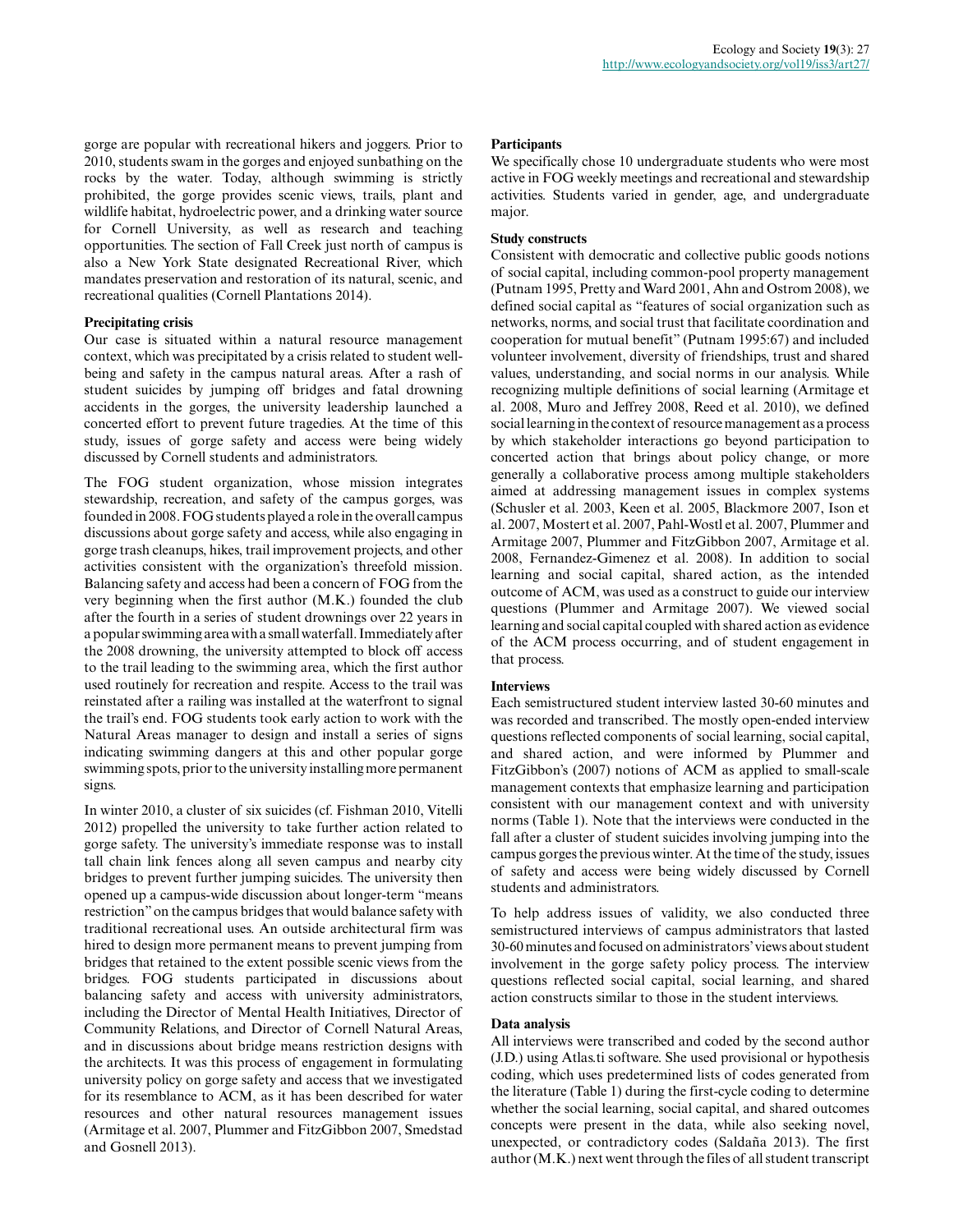**Table 1**. Social capital, social learning, and shared action: constructs and semistructured interview questions. FOG = Cornell's Friends of the Gorge student organization.

| Element                                                                             | Constructs                                                 | <b>Interview Questions</b>                                                                                                                                                                                                                                                             |
|-------------------------------------------------------------------------------------|------------------------------------------------------------|----------------------------------------------------------------------------------------------------------------------------------------------------------------------------------------------------------------------------------------------------------------------------------------|
| Social Learning                                                                     |                                                            |                                                                                                                                                                                                                                                                                        |
| Plummer and Fitzgibbon (2007)                                                       | Interaction, inclusion, and<br>negotiation                 | Related to your involvement in FOG, please describe any discussions you can<br>recall that entailed different members or participants in an activity sharing their<br>perspectives on an issue (e.g., safety, management)                                                              |
|                                                                                     | Integration                                                | Have you gained any new perspectives, knowledge, or points of view through<br>participation in FOG? If so, please describe.                                                                                                                                                            |
|                                                                                     | Reflection and reflexivity                                 | Have there been any instances where you have seen yourself and/or other FOG<br>participants reflect on their actions related to gorge management (recreation,<br>safety, stewardship) and modify them after reflecting? If so, please describe.                                        |
|                                                                                     | Multiple loop learning                                     | Have there been any important changes in the way you go about your life as a<br>result of participation in FOG? If so, please describe.                                                                                                                                                |
|                                                                                     | Systems orientation                                        | How would you describe the relationship of humans and the environment? Has<br>engagement in FOG influenced your views? If so, how?                                                                                                                                                     |
| Social Capital                                                                      |                                                            |                                                                                                                                                                                                                                                                                        |
| Civil society/ collective action<br>tradition (Putnam 1995, Ahn<br>and Ostrom 2008) | Associational and volunteer<br>involvement                 | Please describe your engagement in FOG. What activities have you been engaged<br>in?                                                                                                                                                                                                   |
|                                                                                     | Civic leadership                                           | Please describe any leadership activities you are engaged with in FOG.                                                                                                                                                                                                                 |
|                                                                                     | Social Trust                                               | How would you describe the nature of the relationship between Cornell students<br>and administrators responsible for natural areas management? Has FOG played a<br>role in developing trust among Cornell stakeholders involved in natural area<br>management? If so, please describe. |
|                                                                                     | Diversity of friendships                                   | Have you developed new friendships through FOG? If so, how are these people<br>different from you and from the friends you have made otherwise at Cornell?                                                                                                                             |
| As a contributor to adaptive<br>comanagement (Plummer and<br>FitzGibbon 2007)       | Participation in networks,<br>bonding / bridging / linking | Describe the nature of any bonds or relationships you have established with other<br>students through FOG. How is FOG linking with other student groups? How has<br>FOG linked with Cornell administration and other nonstudent groups?                                                |
|                                                                                     | Shared values and shared<br>understanding                  | Describe your views on the issue of gorge safety vs. access.                                                                                                                                                                                                                           |
|                                                                                     | Social norms-elements of<br>accepted, desirable actions    | Describe the accepted or expected social norms in terms of student/administration<br>interaction related to gorge management (e.g., cooperation, trustworthiness,<br>openness). Can you describe any instances when these norms have been violated in<br>management of the gorges?     |
| <b>Shared Action</b><br>(Plummer and Armitage 2007,<br>Ahn and Ostrom 2008)         | Shared actions / experiments                               | What are the memorable shared actions or activities you took part in through<br>FOG? What management actions were taken as a result of FOG? What have you<br>learned through these activities?                                                                                         |

segments within a particular provisional or hypothesis-based code and recoded them for meaning and more cross-cutting themes. She then read the administrator interviews for global meanings but did not code them. Thus, we used general observations from the administrator interviews to provide another perspective on the student findings. To further address validity, all student and administrator participants received a copy of their interview transcript for review. The second author then conducted a focus group with FOG students to discuss and receive feedback on the preliminary findings of this study (cf. Mertens 2005).

# **FINDINGS**

In presenting the findings, we integrated multiple ACM constructs from Table 1 into five cross-cutting themes that emerged from the student interviews: (1) engagement in the policy process, which incorporates elements of social learning; (2) shared action; (3) associational/volunteer involvement and civic leadership; (4) diversity of friendships, bonding and bridging; and (5) systems orientation. We present evidence for the ACM process for each of the themes in the form of quotations from student interviews. For ease of reading, we eliminated speech pauses such as "like" and "sort of" from the quotes. An asterisk indicates inaudible words in the recordings.

# **Engagement in the policy process, or social learning**

Immediately after the suicides, the students expressed a mistrust of administrators as well as emotional reactions to the tragedies and to the university's initial response of erecting unsightly fences. However, through the process of meeting with administrators and their peers, the students demonstrated multiple aspects of social learning including interaction, inclusion, and negotiation; integration of new perspectives; reflection; and multiple-loop learning as suggested by their questioning of and reformulating their initial positions on gorge safety. We illustrate how these changes occurred over time with quotations from multiple student interviews below.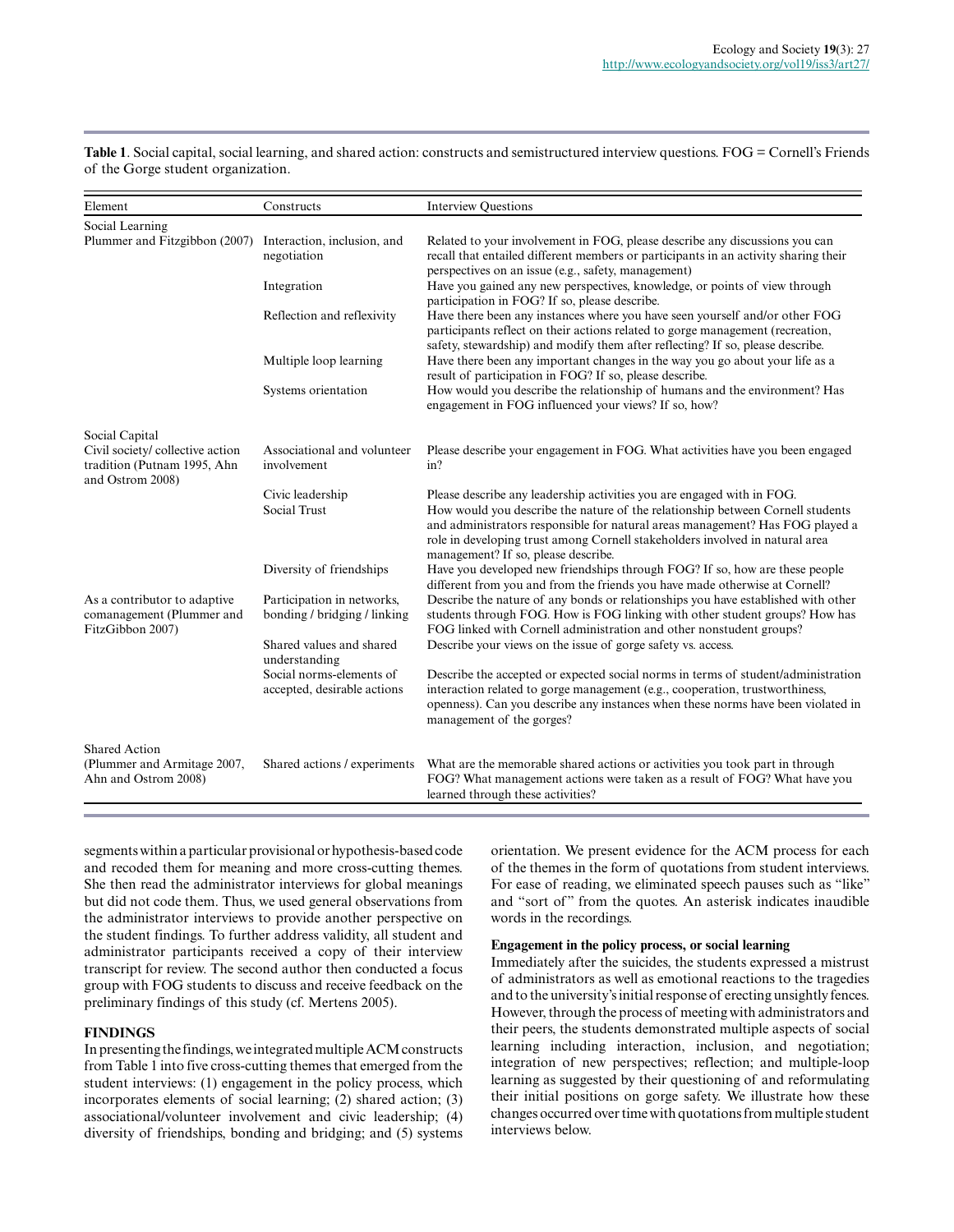Following the installation of the chain link fences on the bridges after the suicide cluster, and at the start of the campus-wide deliberations, the students expressed strong views both for and against the fences.

*I'd prefer there be fences and it really angers me when people are like, "Oh, they should prefer aesthetics over human life," I'm like, "I prefer students to be alive. ..."* (AF, female)

*...there's the feeling that, "Oh my God, they're fencing off our gorges. ..." There's anger that they are doing that to us.* (HS, female)

FOG students were not accustomed to interacting with campus administrators and felt the lack of such engagement was the norm across campus.

*I feel like there's the administration, there's the students, and they always know what the other group is doing to a certain extent but in terms of easy, direct communication between the two, it's usually not there. ...* (XA, male)

Despite their perception of limited communication with administrators, students were included in discussions, forums, and informal meetings about gorge safety, and reflected on the viewpoints expressed. Means restriction was the term used for fences and other ways to restrict gorge access.

*Well, in the beginning, to be honest, when the fences first went up I was one of the indignant, irritated people who just took one look at those and was like, "that's hideous, do they really think that's gonna do anything? This is horrible, and I hate it and I wanna tear it down." But over the course of the meetings that I attended through FOG, I was introduced to the other perspective and to the necessity for means restriction even if it is ugly. And I definitely look forward to the future wherein I hope that \* the architects, and whoever else is involved from our school, will be able to have means restriction that isn't so disgusting, and that adds to the landscape rather than detracts from it.* (HZ, male)

In that the students changed their views after reflection, they demonstrated a form of multiple-loop learning.

*I do think that it forced me to think more about, like just looking at the fences, I feel like the surface view is, "I don't want them here, I want them down," instead of stopping to think deeper like, "Ok, why are they here? How are they helping other people?" Instead of focusing on yourself necessarily.* (AR, female)

Students struggled to define their position, again demonstrating their capacity to reflect on and integrate other perspectives, and to change their views on how to balance safety and access.

*I mean I feel like it definitely makes you think twice about what you're doing and you consider a lot of different aspects to something. Like you're looking at your own safety, you're looking at other people's safety, you're looking at preservation of the environment, you're looking at how administration's gonna react.* (AR, female)

Students' views on student-administration communication norms also evolved from perceived limited communication and distrust to feelings of respect and appreciation for the willingness of administrators to engage in discussion. Referring to a meeting with the directors of Mental Health Initiatives and Community Relations, a student stated:

*It was really interesting just to hear their opinion because we get the student opinion, like maybe a tiny bit \* of a faculty or a graduate student point of view, but to know what the university thinks, what their rationale is, definitely helps. And to have someone physically sitting there and listening to you, and saying "I understand, I'm gonna take notes on this, I'll follow up on this" definitely helps.* (XA, male)

In short, through ongoing discussions with administrators and fellow students, FOG students demonstrated their ability to be reflective, to form bonds and new communication norms with administrators, and to change their perspectives.

*I'm pretty sure that after participating in discussions, after hearing what we've heard about the necessity for means restriction, we've all come to realize that that actually is a necessity instead of just being upset about it because it ruins the view and removes us one more step from actually getting to experience these places of natural beauty. And I think in the beginning many of us if not all of us were upset. But as we've had discussions among ourselves and with university officials as we've sat in on talks, all of our viewpoints have matured. We've come to realize, as I said, the necessity for these barriers and we've come to hope that over time, a more pleasing solution can be found.* (HZ, male)

## **Shared action**

Students engaged in shared action related to both gorge safety and natural resources stewardship. Prior to the suicides, the students, frustrated by the slow university response to drowning accidents, demonstrated shared action through designing and posting their own warning signs in danger spots. Students recognized their ability to take action on their own but also that their actions were part of the larger policy and means restriction design process.

*The signs are definitely important and it's definitely a good first step but we can't just leave it at the signs. I think we have to take it further in terms of actually either getting a permanent sign or getting some type of education campaign that might be modifying the trails to reflect our goals. And also in terms of the architects and meeting with them. We've gotten our opinions across, we have to. Ideally they'll come back at some point and go on a tour that we can, that we can actually show them, here's a bridge and here's what it's used for and here's what we want it to be used for and here's what we want it to look like.* (XA, male)

The student also talked about what he learned from the sign project regarding official university response in the context of the drownings and FOG's grassroots action.

*...what I've learned from them is the difficulty behind making change in terms of a bureaucratic system and in terms of a large population—people who for the most part don't really know a lot about what we're doing or*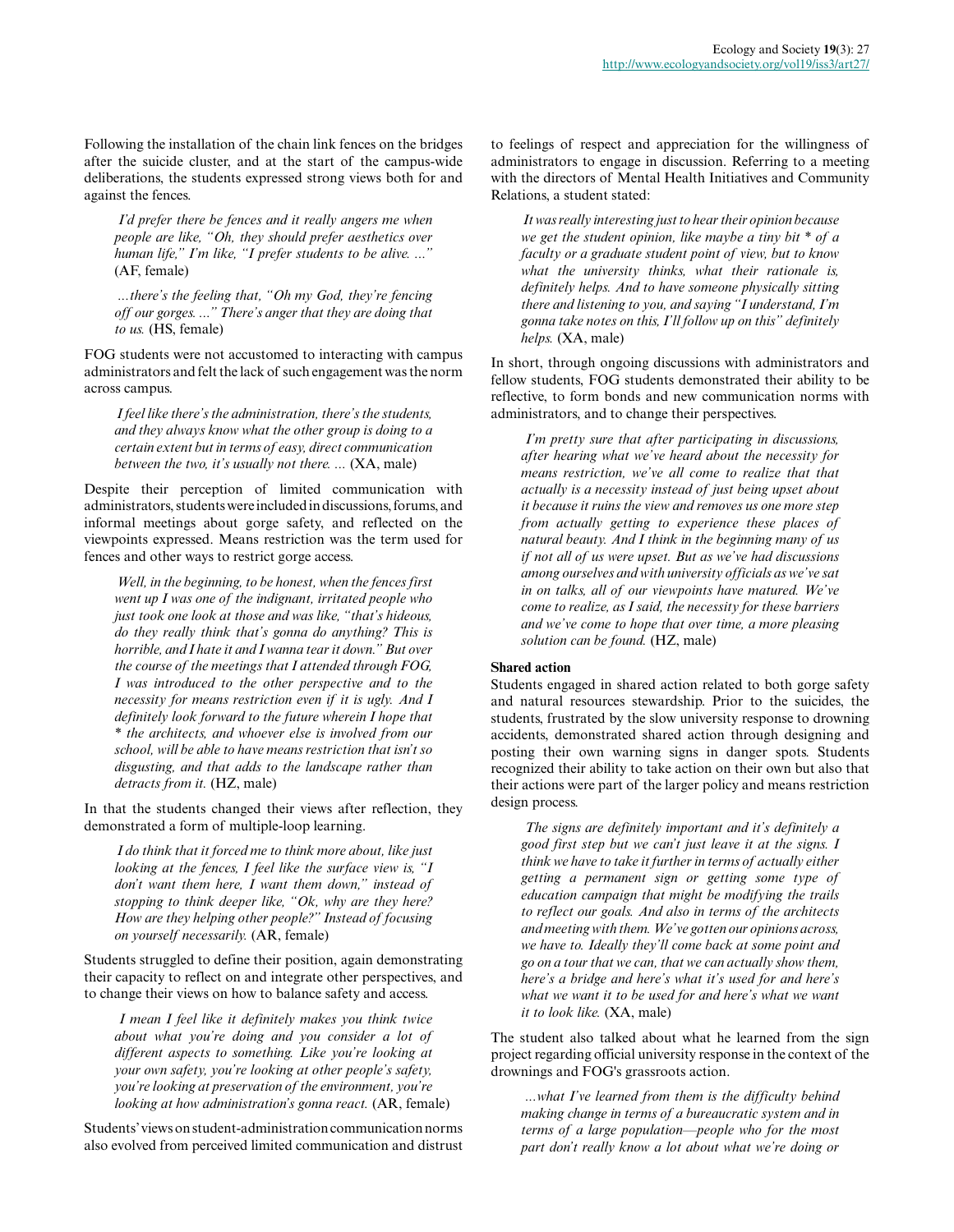To the extent that they participated in discussions and wrote a position paper about balancing gorge safety and access to natural areas, the students could be said to have engaged in shared action related to university policy.

*One of the other management actions I guess would be writing the bridge barrier response, the means restriction response which was just really interesting, collecting everyone's views and trying to form some kind of cohesive response from that.* (AR, female)

The students also referred to shared actions related to stewardship, including tree planting, trail maintenance, and organizing other student groups to conduct gorge cleanups. Lessons from these activities encompassed everything from organizational skills to learning how to construct a drainage ditch. One student suggested that working together on these projects and participating in the recreational activities set the stage for further shared actions.

*I feel like I've learned lessons about people working together and then how when you're working with people who shared your interest, it strengthens your desire and your interest and hopefully leads to further such activities.* (EN, female)

Other ACM elements were incorporated into shared actions. For example, a student reflected on what actions FOG could take to have the most impact on gorge safety, questioning actions that had been suggested by a university administrator. Referring to a study in which FOG students were asked to use clickers to record numbers of people walking across a gorge bridge, he commented:

*...our whole idea of doing clickers for the Fall Creek Management Plan ... and then after thinking about it, we kind of thought that oh maybe this isn't the most effective thing for us to be doing. Which I thought was important because now I think the signs are way more important in that every time I go down to the bottom of the gorge and think no one knows that there's like undertow here, that's way more important than knowing the number of people crossing the bridge at whatever time. So I think it's important and that we do reflect, 'cause usually after every activity we'll be, oh, what did you like? Or, what would you change?* (EG, male)

# **Associational/volunteer involvement and civic leadership**

Associational involvement and civic leadership, including negotiating shared responsibilities, were expressed through shared action related to safety and hands-on stewardship activities. The student who provided leadership for making and installing signs warning of the dangerous swimming areas commented:

*The Fall Creek management sign putting up would be the thing that I took part in the most and it was kind of shared responsibility in that I organized all of it but we kind of worked together. ... I guess I learned that it really*

*is important to have everyone informed about what's going on and you can't just start taking steps on your own without telling people what's important about it or why because then they'll feel like they're just doing it because they have to rather than like realizing what's the rewards. And so I guess just keeping everything relatively open and informative is what I've learned is important.* (EG, male)

Through the club's stewardship activities, i.e., trail maintenance, tree planting, and working with fraternities to sponsor gorge trash cleanups, and their recreational hiking and camping, students gained additional leadership and associational involvement experience. Reflecting on the challenges of a FOG program to organize fraternities to do gorge trash cleanups, a student commented:

*The one activity which I really think was an opportunity to exercise leadership was the [Adopt-A-Gorge] program because I had to coordinate with all these people and make sure everyone left happy and at times that was difficult but it always ended up working out.* (AZ, male)

## **Diversity of friendships, bonding and bridging**

Students reported that their FOG friendships were unique in that the group brought together individuals from a variety of academic majors around common stewardship and recreational interests.

*And so if there's someone who's just completely outside your group of friends, and who you don't share any academic interests with, it's really hard to meet them and become actual friends with them. ... So FOG definitely gave me an opportunity to meet new people. ...* (XA, male)

In particular, students bonded with each other through their common concern for the environment and through having fun together.

*I think I've developed a lot of friendships. ... I think they're pretty important to me because I'm just like a person in general that cares a lot about the environment and what impacts people have on it and I feel like it's a topic that really doesn't come up in general conversations with me and my other friends. ...* (EG, male)

Planning stewardship events allowed connections to be made with other organizations on and off campus. Through this sort of bridging across organizations, there was the potential for wider impact.

*We have our Adopt-a-Gorge program ... it's working with APO [fraternity] and other groups to clean up the gorges which is definitely good because FOG is sort of acting as a coordinator and an organizer ... and then ... to reach out to other groups and have them do the actual work and educate them a little bit.* (XA, male)

#### **Systems orientation**

Several students explained the ways in which FOG both challenged and reinforced what they believed and were learning in their classes regarding understanding natural systems. In that the students' comments reflected a more integrated socialecological view, with humans as part of nature, we refer to this result as changes in systems orientation.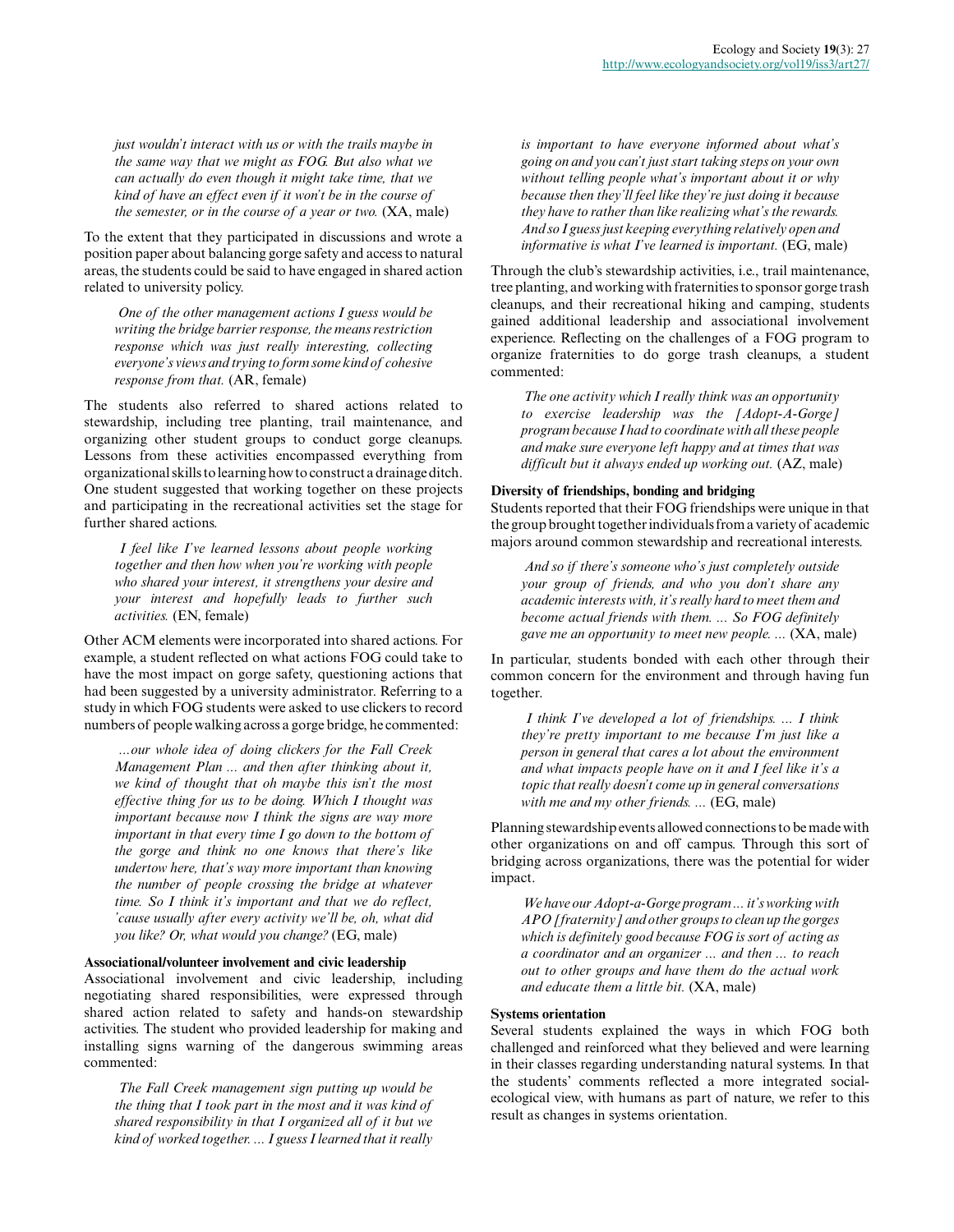*Many of the members in FOG I would say have introduced me to a much more practical approach to dealing with nature. More of a conservationist approach rather than an environmentalist approach. And I think that's been very valuable for me who came in, you know, a diehard liberal with certainly strong convictions if not necessarily well-thought-out ones. And FOG is one of the things, one of the forces that has helped me in changing, maturing, and growing my view on how humans can interact with nature and what the right way to go about doing that is.* (AZ, male)

The FOG activities reinforced an integrated human-nature systems orientation that this student learned about in a Natural Resources class.

*I think it's reinforced some ideas that have come up in class. And things like trail maintenance I kind of struggle with 'cause you're reconstructing nature and you're making it so that people can use it but at the same point, now that I'm getting kind of a feel for how humans and the environment should be interacting, it's not as big a deal to me as it might have been otherwise.* (EN, female)

Finally, a student talked about how FOG had changed her views about humanity.

*FOG hasn't really influenced my views about our relationship with the environment. If anything, it's given me some sort of faith in humanity and our ability to not screw everything up and to make the world a little bit better. Even just through talking to people at different FOG events. You know, I don't understand the point in recycling or composting or anything, the world's going to hell in a hand basket, but at the same time when you talk to people who are actually doing things, you're like "Oh, maybe if everyone was like that the world would be. ..." So, it hasn't, FOG hasn't impacted me, the people around FOG have.* (HS, female)

# **DISCUSSION**

Our findings shed light on how members of a university student organization, whose mission encompassed safety, stewardship, and recreation in campus natural areas, engaged in an ACM process. In particular, through participating in a series of discussions about how to respond to a suicide crisis, students demonstrated the ability to listen to others' views, to reflect and change their own views, and to contribute to a new set of gorge safety and recreational access policies. In seeking an explanation for why FOG students were able to engage in multiple aspects of an ACM process, it is instructive to examine factors that contribute to ACM and related social learning in more traditional resource management contexts.

A first set of factors that contribute toward successful ACM outcomes relate to the resource itself, including well-defined, small-scale resource systems, clear property rights, and shared interests concerning the resource of an identifiable set of actors; these factors may be broadly present in campus open space and natural areas management (Armitage et al. 2009 as summarized in Plummer 2009). A second set of factors relate to the characteristics of those in power and include welcoming multiple perspectives in deliberations, commitment to taking action, and providing training and resources; in short, provision of a supportive policy environment (Armitage et al. 2009 as summarized in Plummer 2009, Cundill and Rodela 2012). Third, characteristics of ACM participants include willingness to embrace plurality of knowledge, which is more likely to occur if trust and social relationships are already in place (Plummer and FitzGibbon 2007). Finally, ACM is likely to lead to significant outcomes, as well as a longer-term commitment to collaboration and changes in governance, if a threat or crisis motivates action and if the issues addressed are salient and broader than shortterm solutions to single issues (Cundill and Rodela 2012, Smedstad and Gosnell 2013).

Reflecting the importance of an administration's openness and commitment to taking action, which is key to ACM, Shriberg (2002) found that a diverse core of stakeholders coupled with support from top campus leaders are important drivers of campus sustainability initiatives, and that the ability of individuals to interact on a regular and collegial basis is a key factor in success of these efforts. In the Cornell University natural areas case, once having taken immediate action to resolve the crisis by erecting fences, campus administrators were committed to engaging the broader campus and surrounding community in devising a longterm policy addressing gorge safety issues. The controversy spurred by the fences and the recognition of the gorges as a resource unique to the university may have motivated this commitment. Paralleling how the students' thinking evolved through the ACM process, the university Director of Mental Health Initiatives became convinced, through the ongoing discussions and reading studies about nature connectivity and mental health, that providing access to nature was a critical aspect of both the response to the gorge crisis and longer-term student mental health policy. As a result, he later incorporated nature access into Cornell's student mental health policies and initiatives.

Before engagement in the university-level ACM process, FOG students had hiked, conducted stewardship activities such as tree planting, litter cleanups, and trail improvements, and had taken action to address safety, i.e., erected signs in the gorges, all of which enabled them to build trust and leadership. Through these nature-based activities, students also developed a strong place attachment related to the gorges and a sense of well-being, which in addition to social capital may have contributed to their desire to engage in the discussions about gorge management (Krasny and Delia 2014). Similarly, Hanifan (1916) and Plummer and FitzGibbon (2007), working in radically different contexts and time periods, both noted the importance of social gatherings such as picnics that build social capital as a precursor to collective action for the common good. Social capital has been shown to play a role in the success of ACM and related longer-term adaptive responses to disturbance (Pahl-Wostl 2006, Blackmore 2007, Fabricius et al. 2007, Ahn and Ostrom 2008, Cundill and Rodela 2012), as well as to whole-systems approaches to campus sustainability (Koester et al. 2006, McMillan and Dyball 2009).

A culture supporting pluralism and student organizations that integrate recreation and service, and thus may foster trust and bonding, are common on university campuses; however, the fact that the Cornell case was precipitated by a local crisis makes it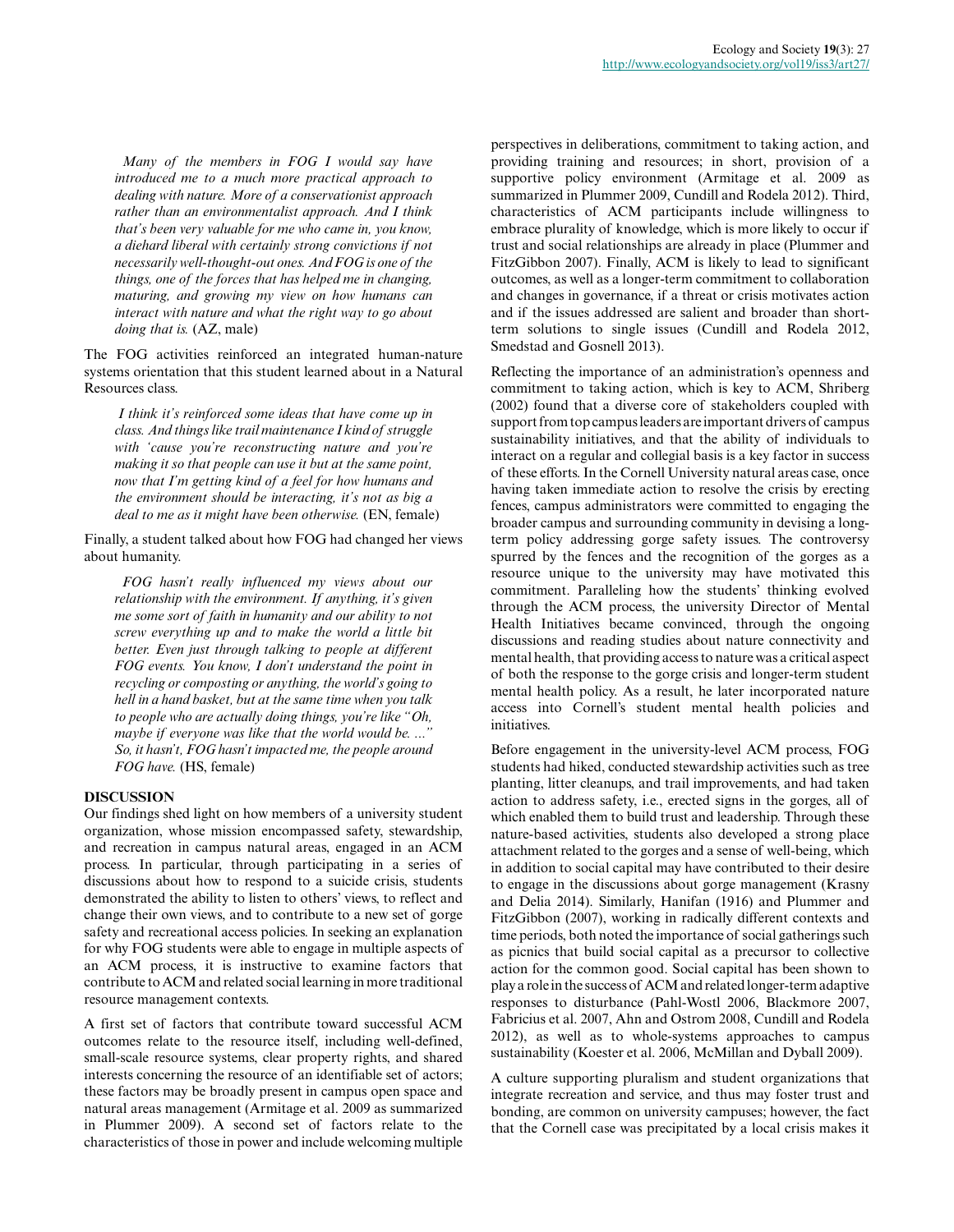unusual. According to Fabricius et al. (2007), communities respond to change either by ad hoc and reactive coping strategies aimed at short-term survival, which depend on technology and lack a larger long-term vision or visionary leadership, or by evolving proactive adaptive strategies that promote longer-term social-ecological well-being through shared social learning and institutional change. Cornell University displayed both shortterm responses, i.e., erecting fences, and a longer-term strategy of engaging the campus in deliberations that led to reducing the risk of suicides and accidents while enabling safe, albeit more limited, recreational access. Further, in incorporating nature access into student mental health policy, the university displayed a longerterm adaptive strategy. Since the resolution of the suicide crisis, an ongoing process for ACM of the campus gorges has been put in place in the form of the Cornell Gorge Safety Committee. This group may be viewed as a new governance arrangement in that it continues to monitor policies and suggest changes related to safety, education, and access. However, it is important to recognize that FOG was only one of multiple institutional players that contributed to the resolution of the gorge crisis and this longer-term strategy, and that after the issue of gorge suicides was resolved, there has been only minimal student involvement in ongoing ACM. This is to be expected at universities, whose transient student body has little awareness or memory of what occurred before they arrived on campus, and in the absence of a current crisis (cf. Smedstad and Gosnell 2013).

In short, it appears that three conditions can explain the Cornell student engagement in the ACM process. These include the presence of a pre-existing student organization whose members had built social capital and were committed to campus natural area stewardship, openness and commitment to action on the part of the university administration, and the presence of a crisis that sparked an emotional response as well as action to resolve longerterm natural areas management issues.

## **CONCLUSION**

Despite the unique features of the Cornell case, ACM may provide a conceptual framework for understanding and designing campus sustainability efforts. Rather than being precipitated by a crisis unique to a particular campus, university sustainability initiatives appear to be driven by students' and university staff's perceptions of an environmental and social justice crisis, as well as by the STARS and other sustainability rating systems. Through STARS, AASHE acts to monitor university progress toward a set of sustainability goals; a system for monitoring is critical not only to learning-by-doing and adaptive management, but also to policing bad actors in common-pool resource management (Dietz et al. 2003, Schlager 2004). Because universities compete among each other for gold and platinum STARS ratings (Friedlander 2013, Cornell University 2014), as well as for prospective students seeking a "green" university, the STARS monitoring system creates outside incentives for sustainability policies. Although such incentives are not a focus of the ACM literature, similar cross-site monitoring systems exist outside of universities, e.g., the Urban Biosphere Initiative system for recognizing cities whose policies foster biodiversity and provision of ecosystem services (ICLEI,<http://urbis.iclei.org/>). Further, by sharing sustainability practices across campuses through its e-newsletter, website, publications, and conferences, AASHE functions as a bridging

organization across universities; in natural resources management, bridging organizations serve to scale up small local efforts to a regional ACM system (Olsson et al. 2007).

Our work suggests a path forward for AASHE's campus landscaping, biodiversity, and other sustainability efforts. First, administrators should consider supporting nature-based recreation and stewardship, which fosters connections and trust among students and staff, sense of place, psychological wellbeing, and ecosystem understanding, all of which can be drawn on for adaptive management and for designing policies on an ongoing basis and in the event of a crisis. Second, campus administrators can promote a culture of openness and commitment to long-term capacity building and action, which may foster student trust, engagement, and learning that can be leveraged beyond a particular crisis to support longer-term sustainability goals.

*Responses to this article can be read online at:* [http://www.ecologyandsociety.org/issues/responses.](http://www.ecologyandsociety.org/issues/responses.php/6787) [php/6787](http://www.ecologyandsociety.org/issues/responses.php/6787)

# **Acknowledgments:**

*The authors thank the FOG students and university administrators who have committed themselves to the well-being of students, of the broader Cornell community, and of Cornell's exceptional natural areas. We also thank Todd Bittner for ongoing support of FOG and Todd Bittner, Tim Marchell, Lance Gunderson, and an anonymous reviewer for critical review of the manuscript. Funding for this research was provided by USDA National Institute for Food and Agriculture administered through Cornell University, multistate project NECC1011.*

## **LITERATURE CITED**

Ahn, T.-K., and E. Ostrom. 2008. Social capital and collective action. Pages 70-100 *in* D. Castiglione, J. van Deth, and G. Wolleb, editors. *The handbook of social capital*. Oxford University Press, Oxford, UK.

Armitage, D., F. Berkes, and N. Doubleday, editors. 2007. *Adaptive co-management: collaboration, learning, and multi-level governance*. University of British Columbia Press, Vancouver, British Columbia, Canada.

Armitage, D., M. Marschke, and R. Plummer. 2008. Adaptive comanagement and the paradox of learning. *Global Environmental Change* 18(1):86-98. [http://dx.doi.org/10.1016/j.gloenvcha.2007.07.002](http://dx.doi.org/10.1016%2Fj.gloenvcha.2007.07.002)

Armitage, D. R., R. Plummer, F. Berkes, R. I. Arthur, A. T. Charles, I. J. Davidson-Hunt, A. P. Diduck, N. C. Doubleday, D. S. Johnson, M. Marschke, P. McConney, E. W. Pinkerton, and E. K. Wollenberg. 2009. Adaptive management for social-ecological complexity. *Frontiers in Ecology and the Environment* 7(2):95-102. [http://dx.doi.org/10.1890/070089](http://dx.doi.org/10.1890%2F070089)

Association for the Advancement of Sustainability in Higher Education (AASHE). 2012. *STARS. Version 1.2 technical manual*. AASHE, Lexington Kentucky, USA.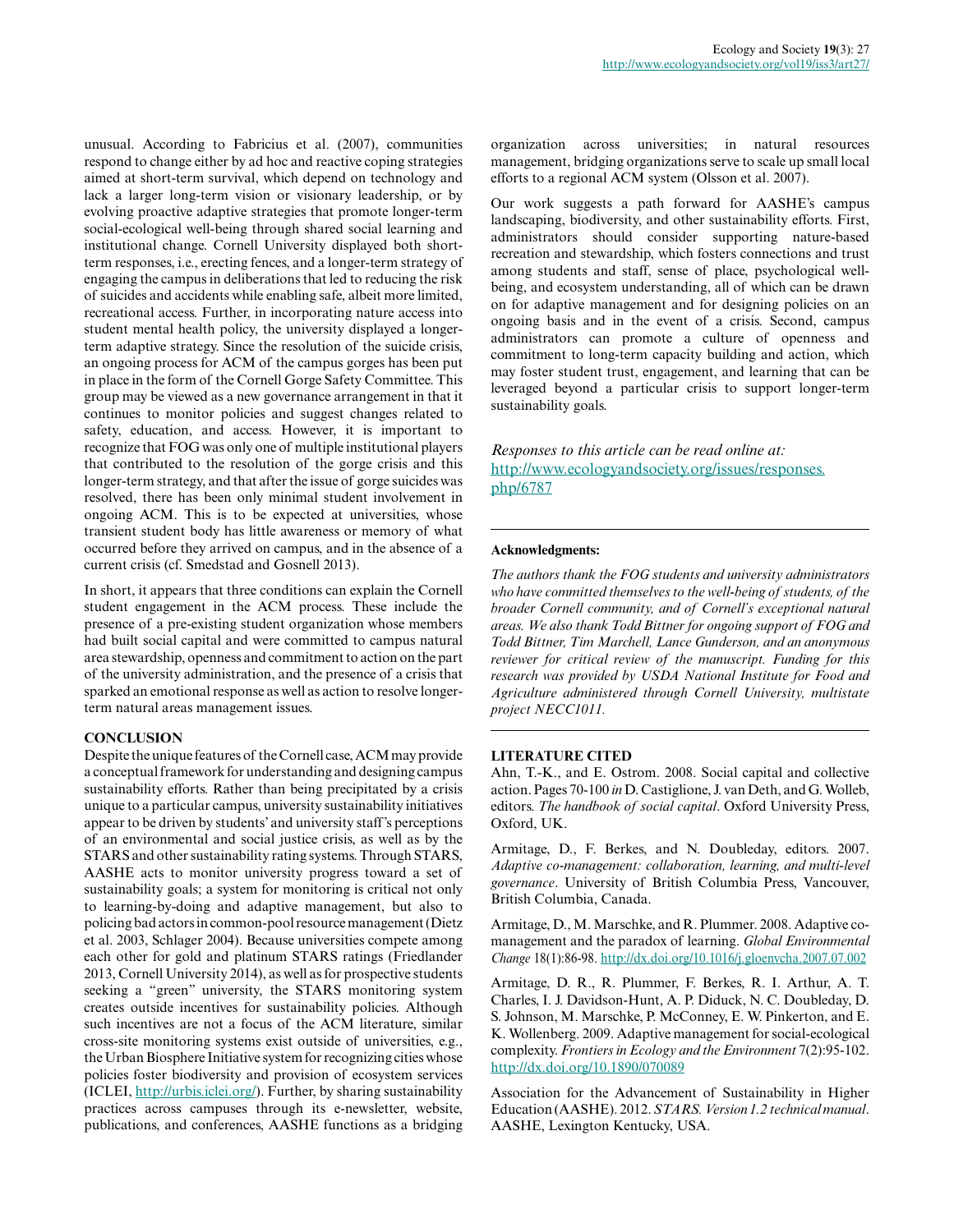Association for the Advancement of Sustainability in Higher Education (AASHE). 2014. *STARS. Version 2.0 technical manual*. AASHE, Lexington, Kentucky, USA.

Barlett, P. F. 2005. Reconnecting with place: faculty and the Piedmont Project at Emory University. Pages 39-60 *in* P. F. Barlett, editor. *Urban place: reconnecting with the natural world*. MIT Press, Cambridge, Massachusetts, USA.

Blackmore, C. 2007. What kinds of knowledge, knowing and learning are required for addressing resource dilemmas?: a theoretical overview. *Environmental Science & Policy* 10 (6):512-525. [http://dx.doi.org/10.1016/j.envsci.2007.02.007](http://dx.doi.org/10.1016%2Fj.envsci.2007.02.007)

Clark, W. C., and T. Vautin. 2008. *Report of the Harvard University Task Force on Greenhouse Gas Emissions*. Harvard University, Cambridge, Massachusetts, USA.

Cornell Plantations. 2014. *Cornell natural areas--fall creek gorge*. Cornell University, Ithaca, New York, USA. [http://www.](http://www.cornellplantations.org/our-gardens/natural-areas/fall-creek-gorge) [cornellplantations.org/our-gardens/natural-areas/fall-creek-gorge](http://www.cornellplantations.org/our-gardens/natural-areas/fall-creek-gorge) 

Cornell University. 2014. *Sustainable campus*. Cornell University, Ithaca, New York, USA. [http://www.sustainablecampus.cornell.](http://www.sustainablecampus.cornell.edu/initiatives/stars-platinum-status) [edu/initiatives/stars-platinum-status](http://www.sustainablecampus.cornell.edu/initiatives/stars-platinum-status)

Cundill, G., and R. Rodela. 2012. A review of assertions about the processes and outcomes of social learning in natural resource management. *Journal of Environmental Management* 113:7-14. [http://dx.doi.org/10.1016/j.jenvman.2012.08.021](http://dx.doi.org/10.1016%2Fj.jenvman.2012.08.021)

Diduck, A. P. 2010. The learning dimension of adaptive capacity: untangling the multi-level connections. Pages 199-222 *in* D. Armitage and R. Plummer, editors. *Adaptive capacity and environmental governance*. Springer-Verlag, Berlin, Germany. [http://dx.doi.org/10.1007/978-3-642-12194-4\\_10](http://dx.doi.org/10.1007%2F978-3-642-12194-4_10)

Dietz, T., E. Ostrom, and P. C. Stern. 2003. The struggle to govern the commons. *Science* 302(5652):1907-1912. [http://dx.doi.](http://dx.doi.org/10.1126%2Fscience.1091015) [org/10.1126/science.1091015](http://dx.doi.org/10.1126%2Fscience.1091015)

Fabricius, C., C. Folke, G. Cundill, and L. Schultz. 2007. Powerless spectators, coping actors, and adaptive co-managers: a synthesis of the role of communities in ecosystem management. *Ecology and Society* 12(1): 29. [online] URL: [http://www.ecologyandsociety.](http://www.ecologyandsociety.org/vol12/iss1/art29/) [org/vol12/iss1/art29/](http://www.ecologyandsociety.org/vol12/iss1/art29/)

Fernandez-Gimenez, M. E., H. L. Ballard, and V. E. Sturtevant. 2008. Adaptive management and social learning in collaborative and community-based monitoring: a study of five communitybased forestry organizations in the western USA. *Ecology and Society* 13(2): 4. [online] URL: [http://www.ecologyandsociety.](http://www.ecologyandsociety.org/vol13/iss2/art4/) [org/vol13/iss2/art4/](http://www.ecologyandsociety.org/vol13/iss2/art4/)

Fishman, R. 2010. Cornell suicides: do Ithaca's gorges invite jumpers? *Huffington Post,* 14 March.

Franz, A. 2004. Restoring natural landscapes: from ideals to action. Pages 229-240 *in* P. F. Bartlett and G. W. Chase, editors. *Sustainability on campus: stories and strategies for change*. MIT Press, Cambridge, Massachusetts, USA.

Friedlander, B. 2013. Cornell earns second consecutive gold STARS rating. *Cornell Chronicle*, 14 March.

Hanifan, L. J. 1916. The rural school community center. *Annals of the American Academy of Political and Social Science* 67:130-138. [http://dx.doi.org/10.1177/000271621606700118](http://dx.doi.org/10.1177%2F000271621606700118)

Hickey, S., and G. Mohan, editors. 2004. *Participation: from tyranny to transformation? exploring new approaches to participation in development*. Zed Books, London, UK.

Holling, C. S. 1978. The spruce-budworm/forest-management problem. Pages 143-182 *in* C. S. Holling, editor. *Adaptive environmental assessment and management*. John Wiley & Sons, New York, New York, USA.

Ison, R., N. Röling, and D. Watson. 2007. Challenges to science and society in the sustainable management and use of water: investigating the role of social learning. *Environmental Science & Policy* 10(6):499-511. [http://dx.doi.org/10.1016/j.envsci.2007.02.008](http://dx.doi.org/10.1016%2Fj.envsci.2007.02.008)

Keen, M., V. A. Brown, and R. Dyball. 2005. *Social learning in environmental management: towards a sustainable future*. Earthscan, London, UK.

Koester, R. J., J. Eflin, and J. Vann. 2006. Greening of the campus: a whole-systems approach. *Journal of Cleaner Production* 14 (9-11):769-779. [http://dx.doi.org/10.1016/j.jclepro.2005.11.055](http://dx.doi.org/10.1016%2Fj.jclepro.2005.11.055)

Krasny, M., and J. Delia. 2014. Natural area stewardship as part of campus sustainability. *Journal of Cleaner Production, in press*. [http://dx.doi.org/10.1016/j.jclepro.2014.04.019](http://dx.doi.org/10.1016%2Fj.jclepro.2014.04.019)

Krasny, M. E., and K. G. Tidball. 2012. Civic ecology: a pathway for Earth stewardship in cities. *Frontiers in Ecology and the Environment* 10(5):267-273. [http://dx.doi.org/10.1890/110230](http://dx.doi.org/10.1890%2F110230)

Krasny, M. E., K. G. Tidball, and N. Sriskandarah. 2009. Education and resilience: social and situated learning among university and secondary students. *Ecology and Society* 14(2): 38. [online] URL: [http://www.ecologyandsociety.org/vol14/iss2/](http://www.ecologyandsociety.org/vol14/iss2/art38/) [art38/](http://www.ecologyandsociety.org/vol14/iss2/art38/)

Löf, A. 2010. Exploring adaptability through learning layers and learning loops. *Environmental Education Research* 16 (5-6):529-543. [http://dx.doi.org/10.1080/13504622.2010.505429](http://dx.doi.org/10.1080%2F13504622.2010.505429)

McMillan, J., and R. Dyball. 2009. Developing a whole-ofuniversity approach to educating for sustainability. *Journal of Education for Sustainable Development* 3(1):55-64. [http://dx.doi.](http://dx.doi.org/10.1177%2F097340820900300113) [org/10.1177/097340820900300113](http://dx.doi.org/10.1177%2F097340820900300113)

Mertens, D. 2005. *Research and evaluation in education and psychology*. Second edition. Sage, Thousand Oaks, California, USA.

Mostert, E., C. Pahl-Wostl, Y. Rees, B. Searle, D. Tàbara, and J. Tippett. 2007. Social learning in European river-basin management: barriers and fostering mechanisms from 10 river basins. *Ecology and Society* 12(1): 19. [online] URL: [http://www.](http://www.ecologyandsociety.org/vol12/iss1/art19/) [ecologyandsociety.org/vol12/iss1/art19/](http://www.ecologyandsociety.org/vol12/iss1/art19/)

Muro, M., and P. Jeffrey. 2008. A critical review of the theory and application of social learning in participatory natural resource management processes. *Journal of Environmental Planning and Management* 51(3):325-344. [http://dx.doi.org/10.1080/09640560801977190](http://dx.doi.org/10.1080%2F09640560801977190)

Olsson, P., C. Folke, V. Galaz, T. Hahn, and L. Schultz. 2007. Enhancing the fit through adaptive co-management: creating and maintaining bridging functions for matching scales in the Kristianstads Vattenrike Biosphere Reserve Sweden. *Ecology and Society* 12(1): 28. [online] URL: [http://www.ecologyandsociety.](http://www.ecologyandsociety.org/vol12/iss1/art28) [org/vol12/iss1/art28](http://www.ecologyandsociety.org/vol12/iss1/art28)